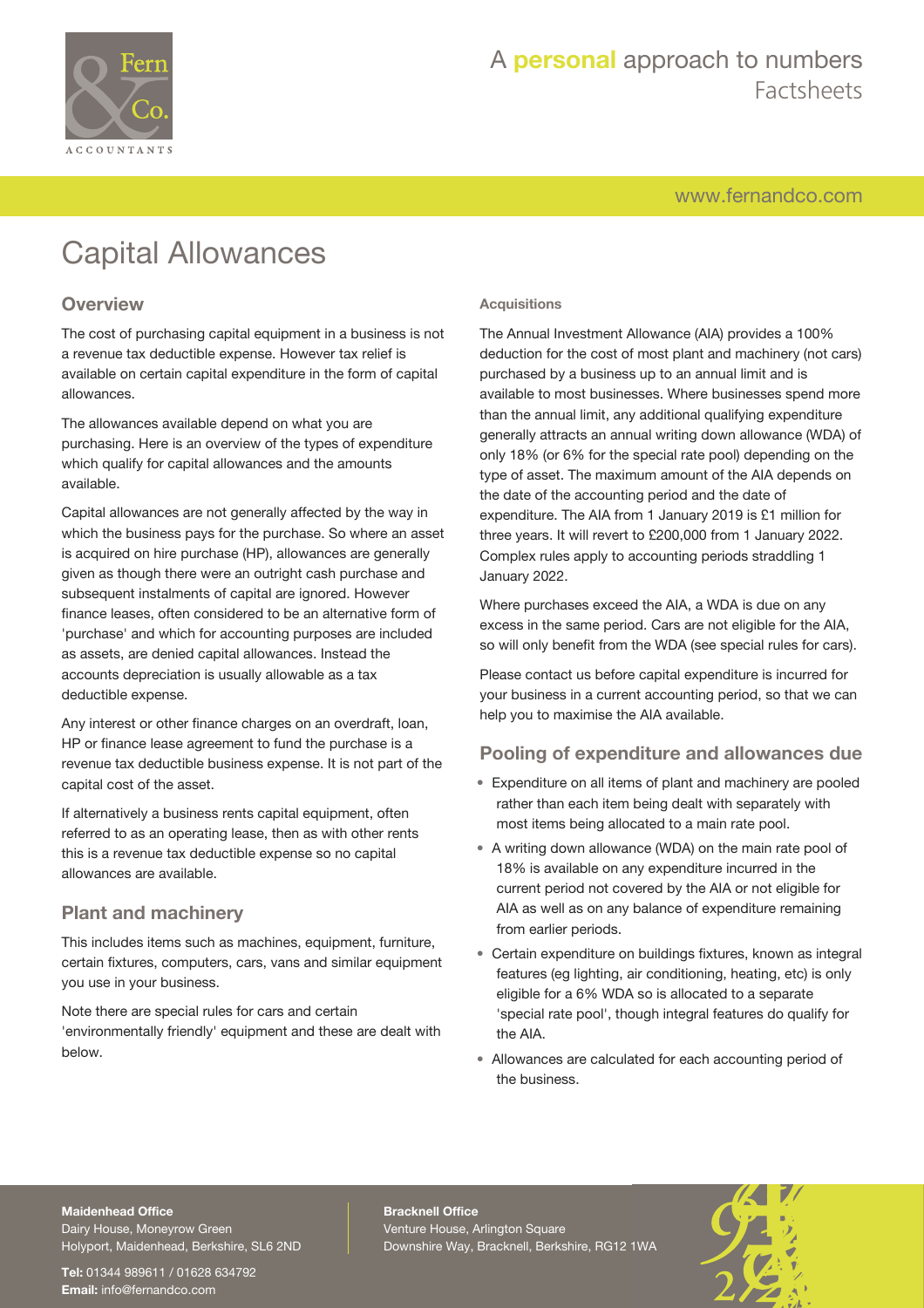

# A **personal** approach to numbers Factsheets

### [www.fernandco.com](http://www.fernandco.com)

• When an asset is sold, the sale proceeds (or original cost if lower) are brought into the relevant pool. If the proceeds exceed the value in the pool, the difference is treated as additional taxable profit for the period and referred to as a balancing charge.

### **Structures & Buildings Allowance**

Expenditure incurred on business-related buildings and structures will attract an annual 3% writing down allowance on a straight-line basis. This allowance is designed to encourage investment in the construction of new structures and buildings that are intended for commercial use, the necessary works to bring them into existence and the improvement of existing structures and buildings, including the cost of converting existing premises for use in a qualifying activity. Neither land nor dwellings are eligible for relief. Where there is mixed use, for example, between commercial and residential units in a development, the relief is reduced by apportionment. No relief is available for work spaces within domestic settings, such as home offices.

### **Super-Deduction for companies**

Between 1 April 2021 and 31 March 2023, companies investing in qualifying new plant and machinery will benefit from new first year capital allowances.

Under this measure a company will be allowed to claim:

- a super-deduction providing allowances of 130% on most new plant and machinery investments that ordinarily qualify for 18% main rate writing down allowances
- a first year allowance of 50% on most new plant and machinery investments that ordinarily qualify for 6% special rate writing down allowances.

This relief is not available for unincorporated businesses.

### **Special rules for cars**

There are special rules for the treatment of certain distinctive types of expenditure. The first distinctive category is car expenditure. Other vehicles are treated as general pool plant and machinery but cars are not eligible for the AIA. The treatment of car expenditure depends on when it was acquired and is best summarised as follows:

#### **Acquisitions from April 2021**

The following rules apply:

| Type of car<br>purchase                                              | <b>Allocate</b>   | <b>Allowance</b> |
|----------------------------------------------------------------------|-------------------|------------------|
| New zero<br>emission car not<br>exceeding 50g/<br>km CO <sub>2</sub> | Main rate pool    | 100% allowance   |
| Not exceeding 50<br>g/km<br>CO <sub>2</sub> emissions                | Main rate pool    | 18% WDA          |
| Exceeding 50 g/<br>km<br>CO <sub>2</sub> emissions                   | Special rate pool | 6% WDA           |

#### **Non-business use element**

Cars and other business assets that are used partly for private purposes, by the proprietor of the business (ie a sole trader or partners in a partnership), are allocated to a single asset pool irrespective of costs or emissions to enable the private use adjustment to be made. Private use of assets by employees does not require any restriction of the capital allowances.

The allowances are computed in the normal way so can in theory now attract the 100% AIA or the relevant writing down allowance. However, only the business use proportion is allowed for tax purposes. This means that the purchase of a

### **Maidenhead Office**

Dairy House, Moneyrow Green Holyport, Maidenhead, Berkshire, SL6 2ND

**Tel:** 01344 989611 / 01628 634792 **Email:** [info@fernandco.com](mailto:info@fernandco.com)

**Bracknell Office** Venture House, Arlington Square Downshire Way, Bracknell, Berkshire, RG12 1WA